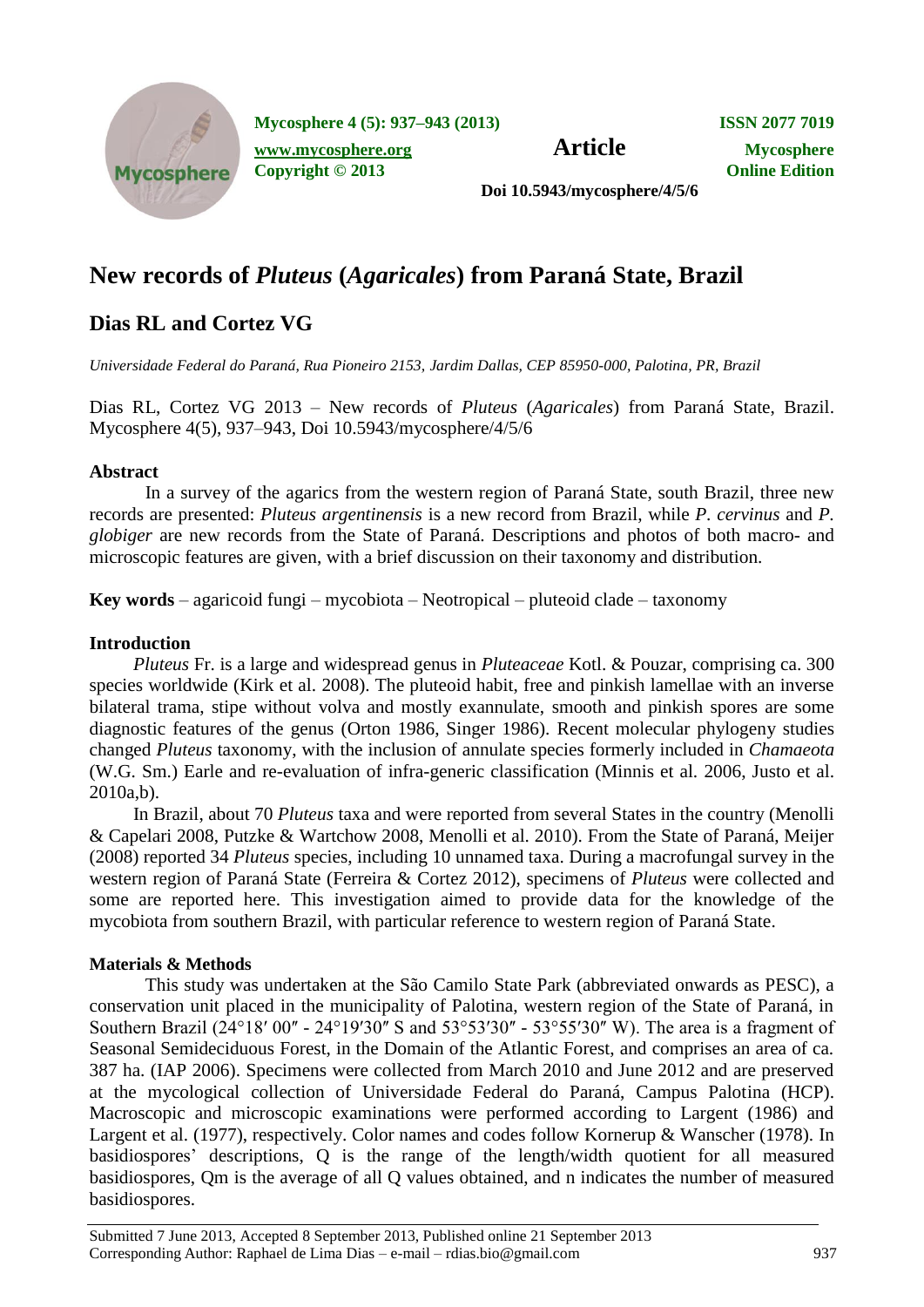#### **Taxonomy**

#### *Pluteus argentinensis Singer, Lloydia* 21: 230, 1959 ('1958') Figs 1–6

Basidioma pluteoid, solitary, on woody litter, in the forest. Pileus 43 mm diam., convex, surface densely fibrillose to slightly squamulose, yellowish brown (5F8) on a grey (6B1) background, margin entire, non-striate; context 2 mm thick near stipe insertion to 1 mm near the pileus margin, yellowish white (4A2). Lamellae close, free, distant about 1 mm each other, <4.5 mm diam, greyish orange (5B3), margin entire and concolor with sides. Stipe  $68 \times 6$  mm, central, inserted, subcylindrical, tapering from the base towards the apex, surface fibrillose, beige/greyish yellow (4C3), context fibrous, greyish yellow (4B3). Spore-print reddish grey (7B2).

Basidiospores  $5.5-7.6 \times 5.5-7.1$  µm, Q= 0.9–1.2, Qm= 1.0, n=30, globose to subglobose, pale greenish to hyaline under KOH, smooth and little thickened walls, guttulate. Basidia 25–36  $\times$ 8–9 μm, subclavate to subventricose, tetrasporic. Cheilocystidia  $42-83 \times 12-22$  μm, mostly ventricose to broadly sublageniform, hyaline, thin-walled. Pleurocystidia 62–91  $\times$  11–24  $\mu$ m, ventricose, hyaline, thin-walled. Hymenophoral trama divergent, composed of long and cylindrical hyphae, 4–27 um diam., smooth and thin-walled. Pileipellis formed of filamentous and elongated hyphae,  $41.5-93.9 \times 8.4-16.4$  µm, smooth and thin-walled, with a brownish intracellular pigment uniformly dissolved in the hyphae, the terminal elements usually with a attenuate apex, but not capitate or rostrate. Clamp connections absent.

Known distribution – Neotropical: México, Argentina and south Brazil (new record).

Material examined – Brazil, Paraná, Palotina, PESC, 19 Oct 2011, *R.L. Dias 27-4* (HCP).

Discussion – This species was described from Argentina, and later reported from Mexico (Rodriguez & Guzmán-Dávalos 1999). Materials collected at PESC fits very well with original description by Singer (1959), except for the presence of slightly larger pleurocystidia (34–68  $\times$  14– 25  $\mu$ m) and a few smaller hyphae of pileipellis (91–127  $\times$  16.5–18.7  $\mu$ m), but we consider it in the variation of the species. Wright & Albertó (2002) present a description, photo and line drawings of their material from the region of Buenos Aires, however it is possibly misidentified because *P. argentinensis* is a non-clamped species and their figures show conspicuous clamp-connections in pileipellis hyphae and basidia base. *Pluteus argentinensis* is a new record from Brazil.

*Pluteus cervinus (Schaeff.) P. Kumm., Führ. Pilzk.: 99, 1871* Figs 7–12

Basidiomata pluteoid, growing in pairs, on wood in decomposition. Pileus 80–110 mm diam., applanate to shallowly depressed but not umbilicate, yellowish brown (5E5), surface radially silky-fibrillose, dry; context fleshy, up to 6 mm thickness, brownish orange (5C6). Lamellae close, free, distant about 1 mm from each other, 6–10 mm, greyish orange (5B3), margin entire and concolor with sides. Stipe  $95-105 \times 7-9$  mm, central, clavate, with basal mycelium, surface fibrillose, white (5A1), context fibrous, white (5A1) and 7–9 mm. Spore-print not seen.

Basidiospores  $5-9 \times 3-6$  µm, Q= 1.2–1.8, Qm= 1.5, n=50, broadly elliptical to oblong or subglobose, smooth and thick-walled. Basidia  $23-35 \times 7-10.5$  μm, ventricose to subclavate, tetrasporic. Cheilocystidia  $25-47 \times 11-17$  µm, broadly clavate, hyaline, smooth and thin-walled. Pleurocystidia metuloidal,  $45-95 \times 11-23$  µm, *Cervinus*-type, fusoid, with apical and occasionally one lateral horns 5–8 μm long, walls thick 1.8–2.9 μm, pale greenish under KOH, numerous in the sides of lamellae. Hymenophoral trama divergent, composed of filamentous, 2–16.2 μm diam., cylindrical, smooth and thin-walled. Pileipellis formed by prostrate, parallel hyphae, 5.5–7 μm, cylindrical, smooth and thin-walled, with a pale brown intracellular pigment. Clamp-connections absent.

Known distribution – known from all continents.

Material examined – Brazil, Paraná, Palotina, PESC, 16 Sep 2011, *R.L. Dias 6-1* (HCP).

Discussion – This is the type species of the genus *Pluteus* and of Sect*. Pluteus* due to the filamentous pileipellis and presence of metuloidal cystidia (Singer 1986). This latter feature is one of the most important for identification of the species: the cystidia bears apical horns, although in some exceptional cases, they can bear one lateral horn, and are exclusively of *Cervinus*-type.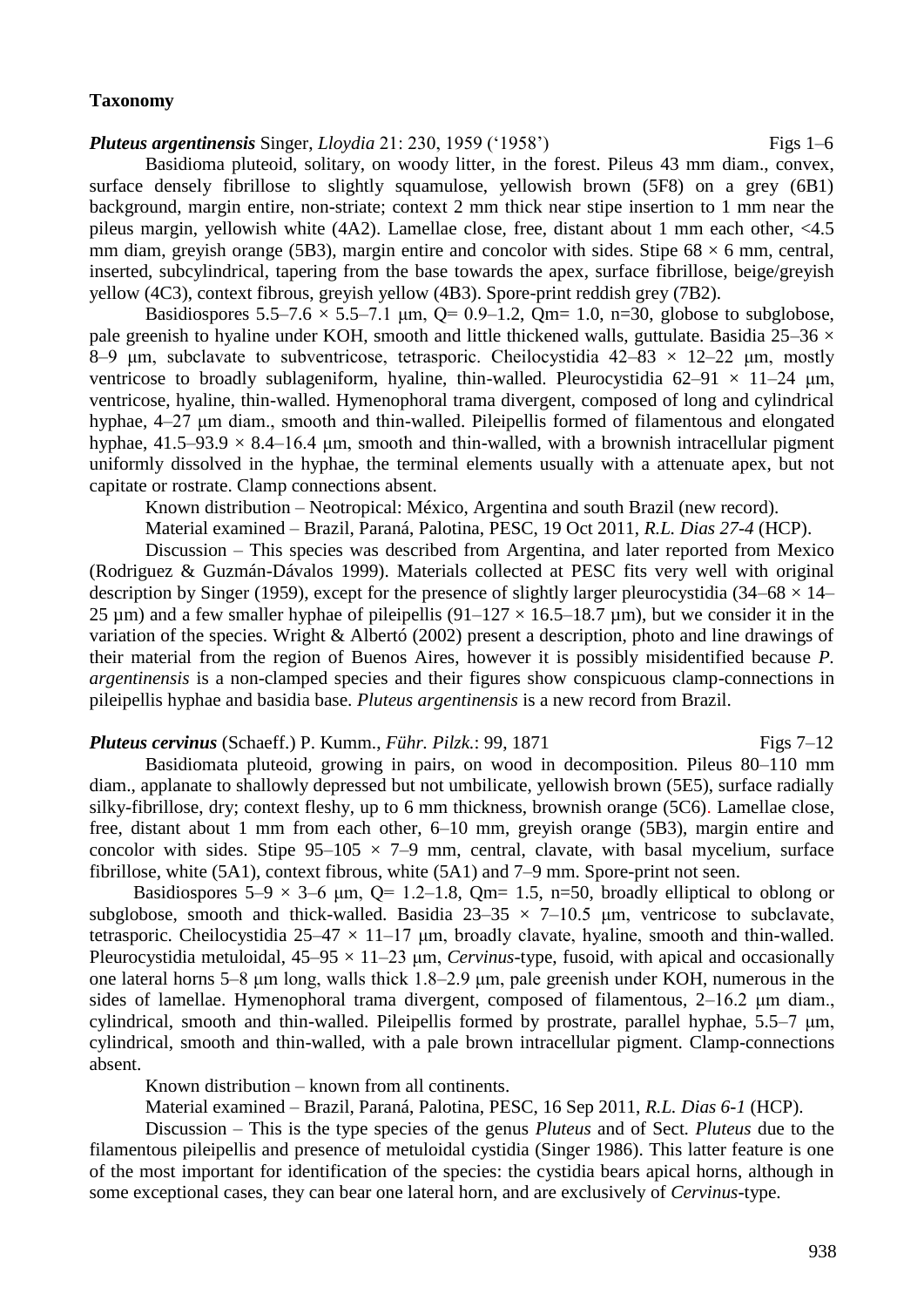

**Figs 1**–**6** – *Pluteus argentinensis*. 1 Basidioma. 2 Pleurocystidia. 3 Basidiospores. 4 Pipelipellis. 5 Cheilocystidia. 6 Basidia. – Bars = 10 mm (1), 10  $\mu$ m (2–6).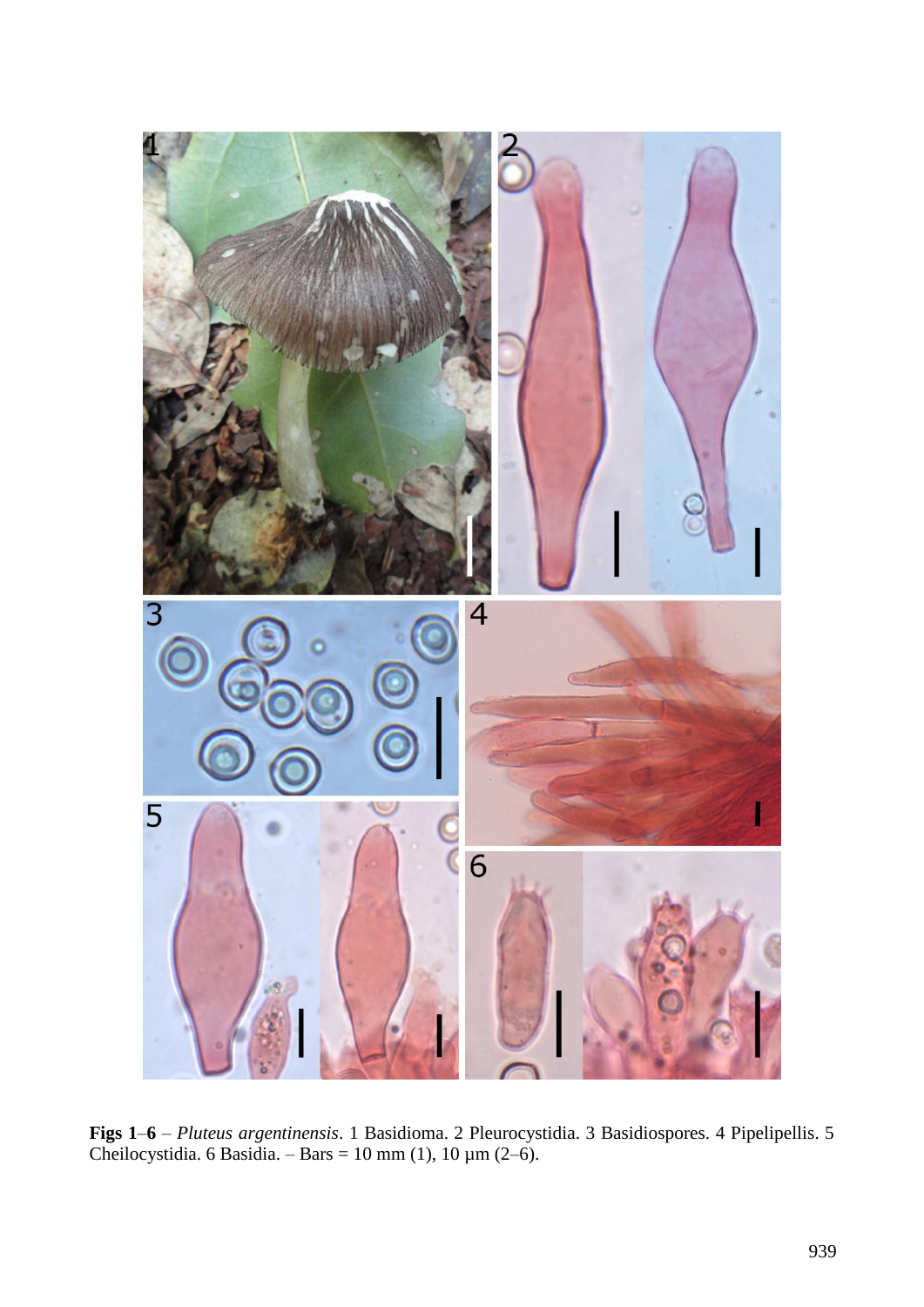

**Figs 7**–**12** – *Pluteus cervinus*. 7 Basidiomata. 8 Pleurocystidia (metuloids). 9 Basidiospores. 10 Pipelipellis. 11 Cheilocystidia. 12 Basidia. – Bars = 10 mm (7), 10  $\mu$ m (8–12).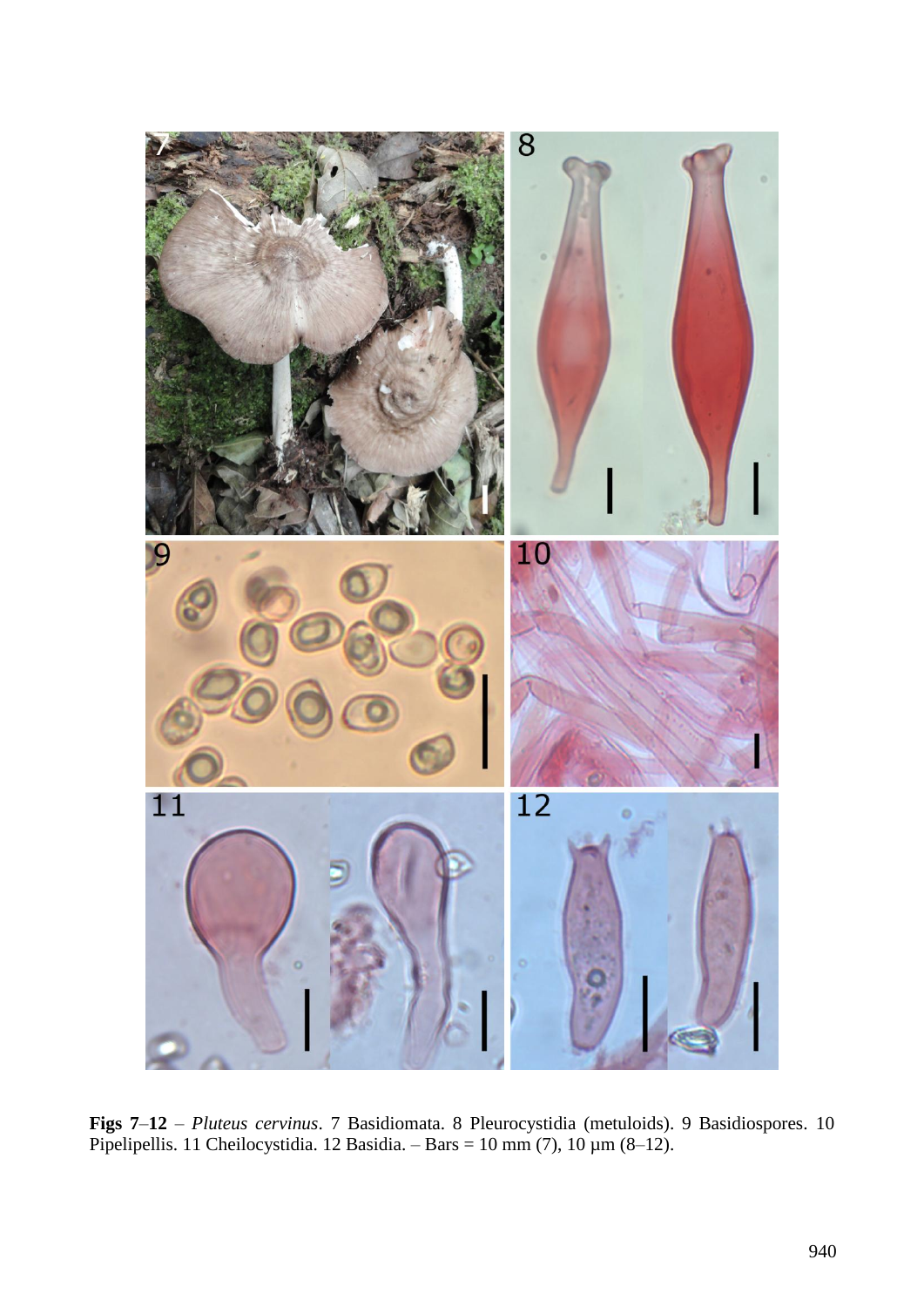

**Figs 13**–**18** – *Pluteus globiger*. 13 Basidiomata. 14 Cheilocystidia. 15 Basidiospores. 16 Pipelipellis. 17 Pleurocystidia. 18 Basidia. – Bars = 10 mm (13), 10 µm (14–18).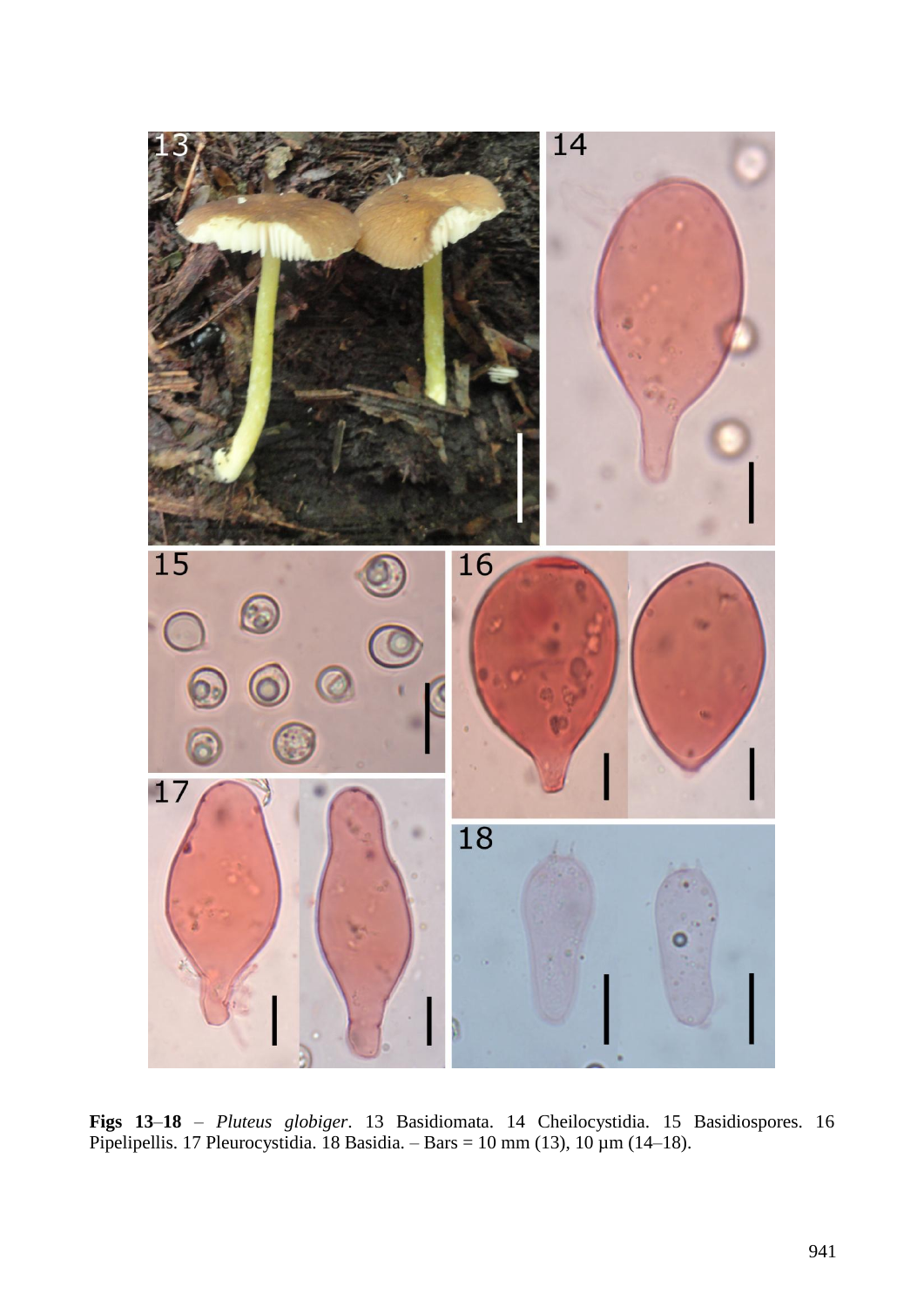The absence of clamp-connections is another diagnostic feature in the Sect. *Pluteus* (Singer 1959). Slightly larger cheilocystidia (30–60  $\times$  10–24 µm) were described by Orton (1986), but the size of south Brazilian specimens agrees with those by Breitenbach & Kränzlin (1995) for the species. *Pluteus xylophilus* (Speg.) Singer is the closest species in subtropical Brazil, but differs from *P. cervinus* in the trimorphic pleurocystidia and dimorphic cheilocystidia (Menolli et al. 2010). *Pluteus cervinus* has been reported from all continents, although little recorded and known from Neotropical region, especially in South America. In Brazil, the only report of the species was from the State of São Paulo (Pegler 1997), since the record of *P. cervinus* by J. Rick from Rio Grande do Sul correspond to *P. xylophilus* (Menolli et al. 2010), and thus this is the first record from Paraná.

#### *Pluteus globiger Singer, Lilloa 25: 266, 1952* **Figs 13–18** Figs 13–18

Basidiomata pluteoid, growing in pairs on decayed wood. Pileus 21–22 mm diam., planoconvex, surface rugulose in the center, to moderately sulcate-striate towards the pileal margin, yellowish brown (5D5), context about 1 mm in all its extension, pale orange (5A3). Lamellae close, free, distant up to 1 mm from each other, subventricose, 4 mm diam., greyish orange (6B3), margin entire and concolor with sides. Stipe  $30-37 \times 2$  mm, central, subcylindrical, slightly tapering from the base towards the apex, inserted base, surface delicately fibrillose, dull yellow (3B3) to greyish yellow (3C3), with a cartilaginous appearance, fistulous, context brownish orange (5C5). Spore print brownish orange (6C3).

Basidiospores  $5-6 \times 5-6$  µm, Q= 1.0–1.2, Qm= 1.0, n=25, globose, guttulate, smooth and thin-walled, hyaline to pale greenish. Basidia  $23-30 \times 7-9$  µm, broadly clavate, bearing four sterigmata 2–2.5 μm long. Cheilocystidia  $30-53 \times 11-27$  μm, ventricose, hyaline to pale yellowish, smooth and thin-walled. Pleurocystidia  $25-78 \times 17-34$  μm, ventricose to broadly lageniform, hyaline, smooth and thin-walled, numerous. Hymenophoral trama divergent, composed of cylindrical and filamentous hyphae, 3.3–14.4 μm diam., with smooth, hyaline and thin walls. Pileipellis cellular, composed of a layer of subglobose or mostly sphaeropedunculate elements, 35–  $61 \times 27-53$  µm, smooth and thin-walled, with a uniformly dissolved intracellular brown pigment. Clamp connections present.

Known distribution – Neotropical, from México to Argentina and Brazil.

Material examined – Brazil, Paraná, Palotina, PESC, 12 Sep 2011, *R.L. Dias 25-1* (HCP).

Discussion – Another species described from Argentina (Singer & Digilio 1952), characterized by the yellowish color of basidiomata, cellular structure of pileipellis with brownish pigments and globose basidiospores (Singer 1959). The cellular pileipellis indicates its placement in Sect. *Celluloderma*. *Pluteus globiger*, with an essentially Neotropical distribution (Rodriguez et al. 1997, Singer 1959), was only reported in Brazil from the State of Rio Grande do Sul (Wartchow et al. 2006) and now it is a new record from the State of Paraná.

#### **Acknowledgements**

We thank the CNPq (Brazil) for financial support to this project (Proc. 478373/2010-4) and student fellowship to RLD, and IAP for allowing fieldwork at PESC (Author. Scient. Res. 212-10).

#### **References**

Breitenbach J, Kränzlin F. 1995 – Fungi from Switzerland. Vol. IV Agarics.  $2<sup>nd</sup>$  part. Lucerne, Mykologia Lucerne.

- Ferreira AJ, Cortez VG. 2012 Lepiotoid *Agaricaceae* (*Basidiomycota*) from São Camilo State Park, Paraná State, Brazil. Mycosphere 3, 962–976.
- IAP Instituto Ambiental do Paraná. 2006 Plano de Manejo do Parque Estadual de São Camilo. http://www.uc.pr.gov.br/modules/conteudo/conteudo.php?conteudo=25